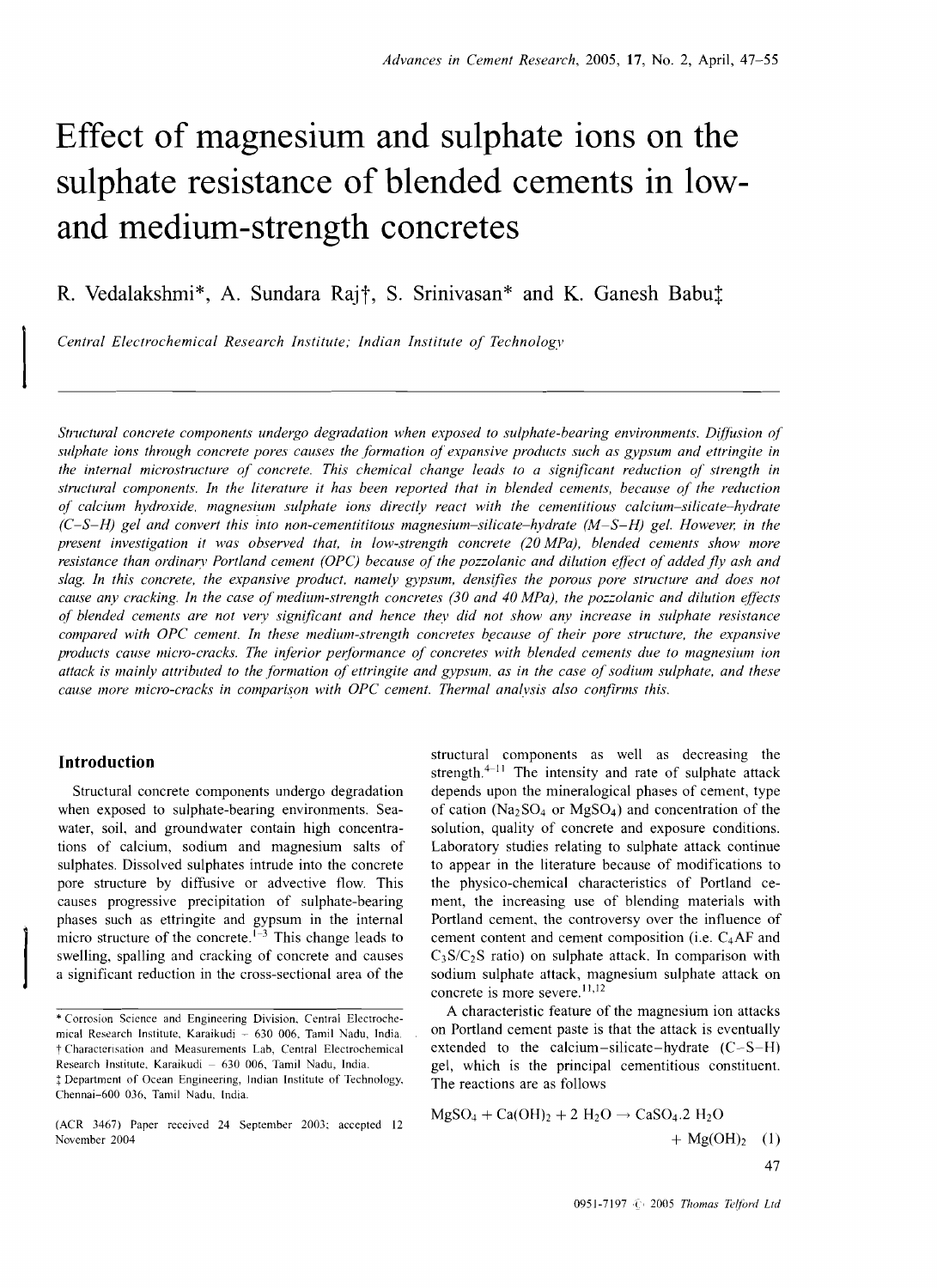$$
MgSO_4 + CaO. \text{ SiO}_2. 3H_2O \rightarrow
$$
  
(CaSO\_4. 2H\_2O) + Mg(OH)<sub>2</sub> + SiO<sub>2</sub>. H<sub>2</sub>O (2)  

$$
Mg(OH)2 + SiO2. H2O \rightarrow MgO.SiO2. H2O + H2O
$$
(3)

The magnesium hydroxide (brucite) produced in equation (1) is only very slightly soluble and its saturated solution has a pH value of about  $10.5$ .<sup>13</sup> Such a low pH destabilises both ettringite and C-S-H and because of this secondary ettringite will not form.<sup>14</sup> Then magnesium sulphate reacts with the C-S-H as shown in equation (2) thereby producing gypsum, brucite and silica gel ( $SiO<sub>2</sub>H<sub>2</sub>O$ ). This gel is less cementitious than the original cementing  $C-S-H$  gel.<sup>13</sup>  $C-S-H$  tends to liberate more lime to raise the pH and to establish its equilibrium. This process is known as decalcification of C-S-H. The  $Mg(OH)_2$  formed in equation (2) reacts further with hydrosilicates, thereby producing magnesium-silicate-hydrate (M-S-H), which is noncementitious and has no binding properties. 13,15.

It is reported that when compared with Portland cement, blended cements perform better in a sulphate environment.<sup>2,4,6</sup> The advantages claimed are: (a) because of the pozzolanic reaction the consumption of portlandite  $[Ca(OH)<sub>2</sub>]$  reduces the formation of gypsum; (b) the formation of secondary C-S-H leads to the densification of pore structure thus reducing the permeability of sulphate ions; and (c) ordinary Portland cement (OPC) is replaced by a pozzolanic material entailing a reduction of  $C_3A$  content (dilution effect) which reduces the aluminate-bearing phases by as much as 30% by weight of the cementitious material. Even if ettringite is formed it becomes less expansive because of the reduction of pH. Hence the sulphate resistance values of blended cements are due to both pozzolanic as well as dilution effects.

While reviewing the literature, it was found that the studies on the sulphate resistance of blended cements had been carried out in sodium and magnesium sulphate solution using paste, mortar and concrete. $3-7,16-18$  These studies have varied replacement level of mineral admixture, chemical composition of fly ash, sulphate concentrations, test conditions and evaluation criteria. The chemical analysis of composite cement does not yield a satisfactory estimate of its sulphate resistance. In addition to this, the pore structures of different concrete mixes have different effects on their resistance to sulphate when compared with paste and mortars. Hence there is a need to understand the mechanism of magnesium attack on blended cement-added concretes under laboratory test conditions.

In the present investigation, the effect of *wlc* ratio and the influence of cement type and cement content of concrete on magnesium attack were investigated in 10% MgS04 solution. The rate of deterioration was assessed by measuring the change in resistivity and compressive strength. The ettringite and gypsum formation was identified using differential thermal analysis (DTA). The overall porosity of the concretes was determined by measuring the coefficient of water absorption.

# **Materials**

Ordinary Portland cement (OPC; grade 43) conforming to IS 811219 (equivalent to ASTM CI50 Type I cement), Portland pozzolana cement (PPC; fly ash based) conforming to IS 1489-Part  $I^{20}$  and Portland slag cement (PSC) conforming to IS 455<sup>21</sup> were used. In pozzolana and slag cements, Portland cement was blended with 25% fly ash and 50% slag respectively. Well-graded river sand and good quality crushed blue granite were used as fine and coarse aggregates respectively. The different size fractions of coarse aggregate (20 mm down-graded and 12·5 mm downgraded) were taken in order to get a dense concrete. The sand was sieved through 4·75 mm to avoid the presence of pebbles. The physical characteristics of the coarse and fine aggregate used are given in Table I. Potable water was used for the casting concrete specimens. The 2G, 3G and 4G MPa concretes were designed as per the recommendations of ACI.211-91.22 The detailed mix proportions used in this investigation are given in Table 2. In each of the grades, the proportions were kept constant for OPC, PPC and PSC concretes.

#### *• Specimen preparation and method of exposure*

Concrete specimens (100 mm cubes) were cast. After 24 h, the specimens were demoulded and kept immersed in the curing tank for 28 days. After 28 days, the specimens were removed from the curing tank and were kept immersed in 10% MgS04 solution in such a way that they should not touch each other. The ratio of the volume of the solution to the volume of the specimen was kept at 4 : I. During exposure the pH of the solution was between 7 and 8·5. The solution was renewed once in 3 months. At the end of 6, 9, 15 and 21 months, the specimens were tested for change in resistivity and compressive strength.

# **Measurements**

#### *Visual appearance*

The progress of deterioration due to sulphate was assessed by visually examining the surface of the

*Table* 1. *Physical properties of aggregates* 

| Type of aggregate | Maximum size<br>of the aggregate:<br>mm | Fineness<br>modulus | Specific<br>gravity |
|-------------------|-----------------------------------------|---------------------|---------------------|
| Fine aggregate    | 20                                      | 2.43                | 2.55                |
| Coarse aggregate  |                                         | 7.50                | 2.78                |

48 *Advances* in *Cement Research,* 2005, 17, No.2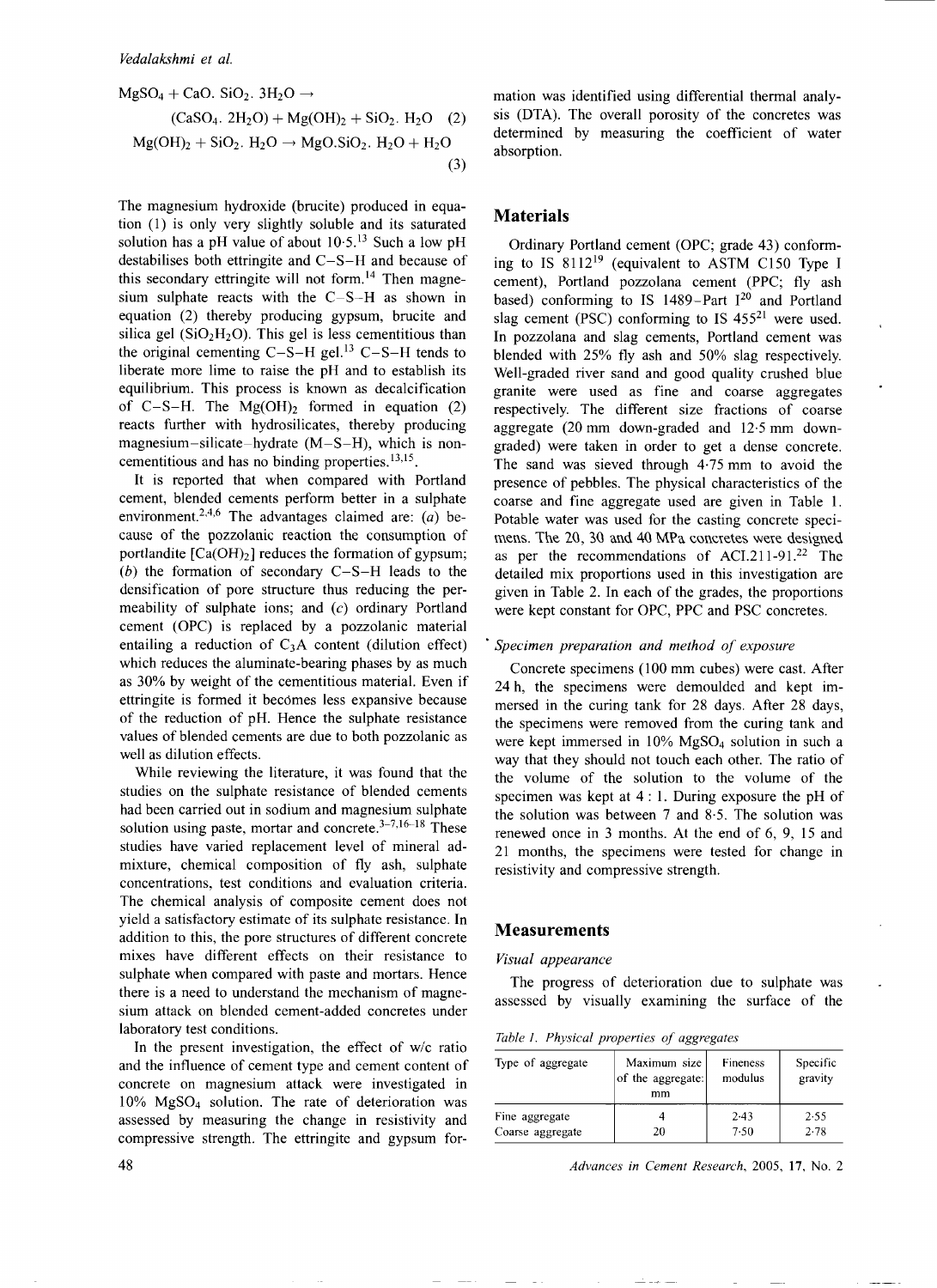| Strength | Type of<br>cement | W/C ratio | Cement:<br>kg/m <sup>3</sup> | Water:<br>kg/m <sup>3</sup> | Fine aggregate:<br>kg/m <sup>3</sup> | Coarse aggregate:<br>kg/m <sup>3</sup> |
|----------|-------------------|-----------|------------------------------|-----------------------------|--------------------------------------|----------------------------------------|
| 20 MPa   | OPC.              | 0.67      | 284                          | 190                         | 770                                  | 1026                                   |
|          | PPC.              | 0.67      | 284                          | 190                         | 770                                  | 1026                                   |
|          | <b>PSC</b>        | 0.67      | 284                          | 190                         | 770                                  | 1026                                   |
| 30 MPa   | <b>OPC</b>        | 0.54      | 352                          | 190                         | 739                                  | 1026                                   |
|          | <b>PPC</b>        | 0.54      | 352                          | 190                         | 739                                  | 1026                                   |
|          | PSC <sup>-</sup>  | 0.54      | 352                          | 190                         | 739                                  | 1026                                   |
| 40 MPa   | <b>OPC</b>        | 0.42      | 452                          | 190                         | 655                                  | 1026                                   |
|          | PPC.              | 0.42      | 452                          | 190                         | 655                                  | 1026                                   |
|          | <b>PSC</b>        | 0.42      | 452                          | 190                         | 655                                  | 1026                                   |

*Table* 2. *Details of mix proportions* 

concrete specimens at the end of each exposure period for the presence of cracks, softening, corner attack and edge failure.

#### *Electrical resistivity*

The electrical resistivity of concrete is an important parameter, which can be related to various other aspects such as strength, porosity and deterioration. The reason is that resistivity is the parameter characterising pore connectivity. Hence its measurements are an interesting way to assess concrete durability from the point of view of assessing the transport properties.<sup>23</sup> The advantage of this method is that it is non-destructive. It is well-known that a concrete cover offers protection from deterioration because of its high electrical resistance.<sup>24,25</sup> Stratfull investigated in detail the variation of resistivity with deterioration of concrete.<sup>26</sup> It has also been reported that the resistivity of concrete decreases as the deterioration increases. In the present study, a four-probe resistivity meter based on the wenner-probe principle was used.<sup>27 29</sup> This produces frequency-independent resistivity measurements. The electrodes of the resistivity meter were in the form of spring-loaded 3 mm dia. probes of copper rod surrounded by wetted sponge. The spacing between the electrodes was adjustable; however, for the present study, the spacing  $(a)$  was maintained at 25 mm. A known current  $I$  is impressed on the outer probes and the resulting potential drop  $V$  between the inner probes was measured. The resistance *R* is given by *V/1.* From this, the resistivity can be calculated as

#### Resistivity of concrete  $(\rho) = 2\pi aR$

Four measurements were taken on each side of the cube (avoiding the cast and bottom faces of the cube), and then averaged to obtain a mean value. During the measurements, the contact surfaces of the probes were maintained in a moist state to ensure good electrical contact with the concrete surface. By applying the four probes to the concrete surface, the resistivity of concrete up to 25 mm was displayed on the meter. The resistivity was measured at the end of 6, 9. 15 and 2I months.

*Advances* in *Cement Research.* 2005, **17,** NO.2

#### *Compressive strength*

To assess the deterioration due to sulphate attack, the change in compressive strength of the cubes after a scheduled immersion period in 10% MgS04 was carried out in conformity with IS specification  $516<sup>30</sup>$ The rate of deterioration at the end of 6 and 9 months in sulphate solution was assessed by comparing the corresponding compressive strength of cubes kept immersed in water at the end of 6 and 9 months. For 15 and 21 months, the compressive strength at the end of 12 months in water was used for comparison. Duplicate specimens were tested and values obtained for each time period.

#### *DTA analysis*

After testing the compressive strength at the end of 9 and 15 months, the samples from the top layer up to 3 mm depth of the specimen were taken and powdered in silica mortar and sieved through a  $75 \mu m$  sieve for DTA analysis. DTA was done using a Polymer Laboratories (UK), Thermal Science Division, STA 1500 thermal analyser. It has a balance with a resolution of  $0.01$  mg. A Type 'R' thermocouple (Pt-13% Rh/Pt) was used for temperature measurement. The sample was taken in a ceramic crucible and heated from room temperature to 600°C at a heating rate of 20°C/min using air as the medium under static conditions.

#### *Water permeabilitv studies*

The permeability of concrete is a measure of the rate at which a liquid will pass through it. It depends upon its pore network, which arises from the excess water used during mixing and the initial hardening process. The permeability can be measured by conducting water permeability test as per standard, percentage of water absorption test and initial surface absorption tests.  $31.32$ In the present study, the overall porosity was determined by the percentage of water absorption. It measures the pore space in the material indirectly. This was done as per procedure given in ASTM C 642-90 by oven-drying method.<sup>33</sup> For this test,  $100 \text{ mm} \times$  $100 \text{ mm} \times 100 \text{ mm}$  size concrete cubes were cast in duplicate. After demoulding, the specimens were kept immersed in water. The experiment was conducted at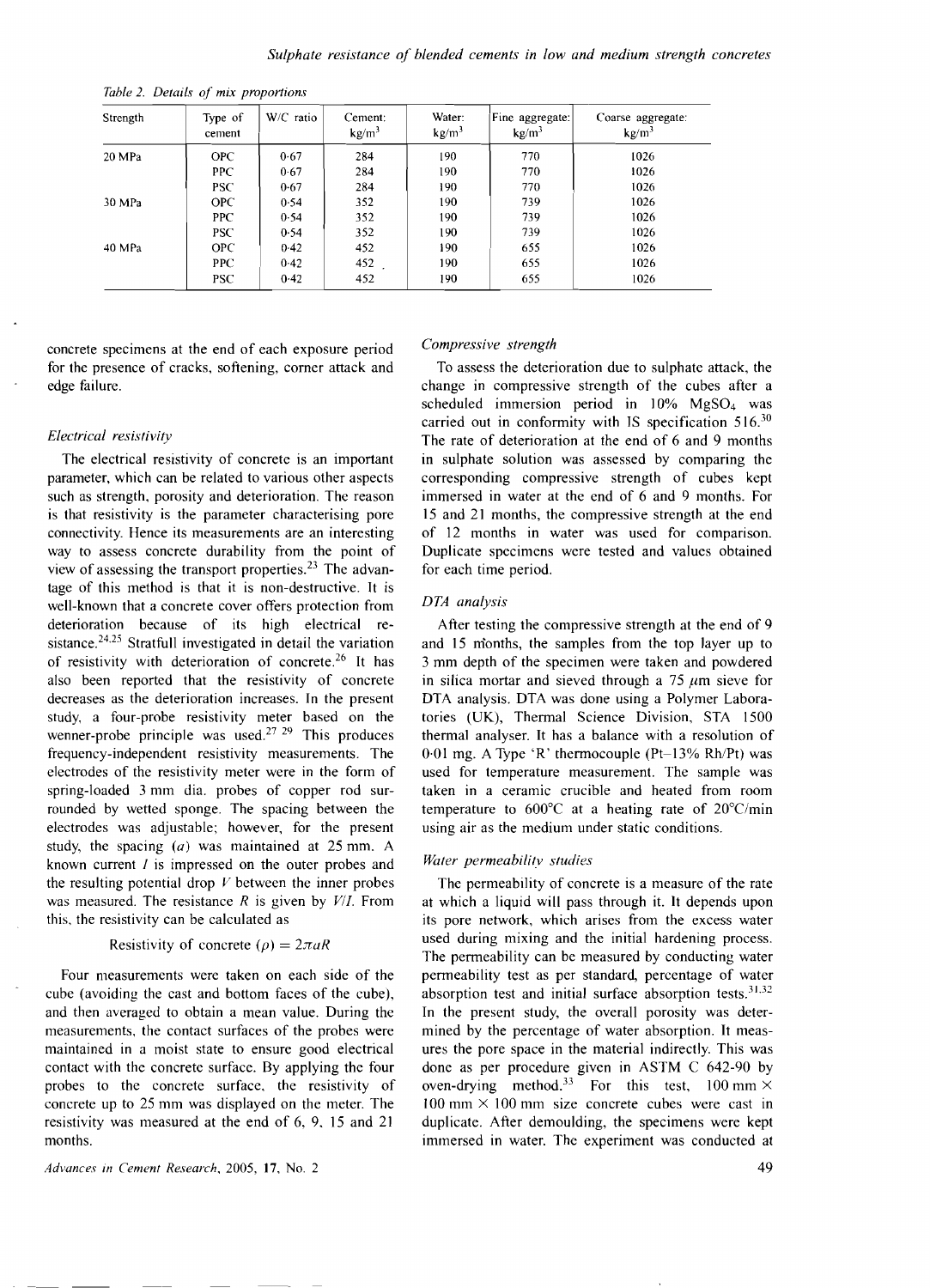the end of three curing periods; namely 7, 28 and 90 days to evaluate the effect of curing on overall porosity. At the end of each curing period, the specimens were taken from the curing tank and air-dried to remove the surface moisture. They were then dried in an oven at a temperature of  $100 \pm 10^{\circ}$ C for 48 h and allowed to cool to room temperature. At this stage, the weights of the specimens were measured to an accuracy of I g using a digital balance. The specimens were then kept immersed in water for I h and the increase in weight was measured. The coefficient of water absorption was calculated from this using the following formula

$$
K_{\rm a} = (Q/A)^2/t
$$

where  $K_a$  is the coefficient of water absorption (m<sup>2</sup>/s); *Q* is the quantity of water absorbed by the oven-dry specimen  $(m^3)$ ; *A* is the total surface area of the concrete specimen through which water penetrates  $(m<sup>2</sup>)$ and *t* is the time (s).

The coefficient of water absorption was calculated for each curing period.

# **Results and discussion**

#### *Visual appearance*

The progress of deterioration, which was assessed by visual appearance, indicated that at the end of 6 months, slight attack on the comers and edges was only observed on 40 MPa-PSC concrete. Subsequently at the end of 9 months of exposure, small cracks were observed at the edges for a length of 8-10 cm. In the 30 MPa-OPC and PPC-added concrete, moderate attack on the comers and edges was observed. Extensive cracks along the edges throughout the length of the specimen were observed in the 40 MPa concrete at the end of 15 months of exposure but their cores were still intact. The 20 MPa concrete did not show any sign of deterioration even up to 21 months of exposure whereas the 30 and 40 MPa concretes showed severe cracking on all edges.

#### *Electrical resistivity*

Figure 1 compares the change in resistivity of three cements in 20 MPa concrete with exposure period. It can be seen that in OPC concrete, the resistivity value increased from 27 k $\Omega$  cm up to 9 months and thereafter it decreased to  $20 \text{ k}\Omega$  cm at the end of 21 months. The decrease in resistivity value indicates the deterioration of concrete due to sulphate. In the case of PPC concrete, initially the value was  $38 \text{ k}\Omega$  cm and this increased to  $48 \text{ k}\Omega$  cm and this value was maintained until the end of the exposure. Similarly in PSC concrete, the resistivity increased from 38 to 56 k $\Omega$  cm. The increase in resistivity value indicates the concrete had not deteriorated very much due to sulphate. In PPC and PSC concrete the resistivity values are more than the value for OPC concrete. An increase in resistivity



*Fig.* 1" *Variation of resistivity of* 20 *MPa concrete immersed in 10% MgS04 solution* 

has been reported in fly ash, slag, blended concretes with curing and the values were greater than the plain cement concrete.<sup>34,35</sup>

In 30 MPa concrete (Fig. 2) the value for OPC decreased from 51 to 24 k $\Omega$  cm with exposure indicating that the concrete had shown deterioration from the beginning of the exposure. In PPC concrete initially the value was 33 k $\Omega$  cm and it increased to 55 k $\Omega$  cm up to 15 months and thereafter decreased to 42 k $\Omega$  cm at the end of 21 months. In PSC concrete, the value increased from  $40 \text{ k}\Omega$  cm and attained a value of 59 k $\Omega$  cm at the end of the exposure. The results indicate that the decrease in value was more in OPC concrete than in PPC and PSC concrete.

Similarly in 40 MPa concrete (Fig. 3) in OPC the



*Fig.* 2. *Variation of resistivity of 30 MPa concrete immersed in 10% MgS04 solution* 



*Fig.* 3. *Variation of resistivity of 40 MPa concrete immersed in 10% MgS04 solution*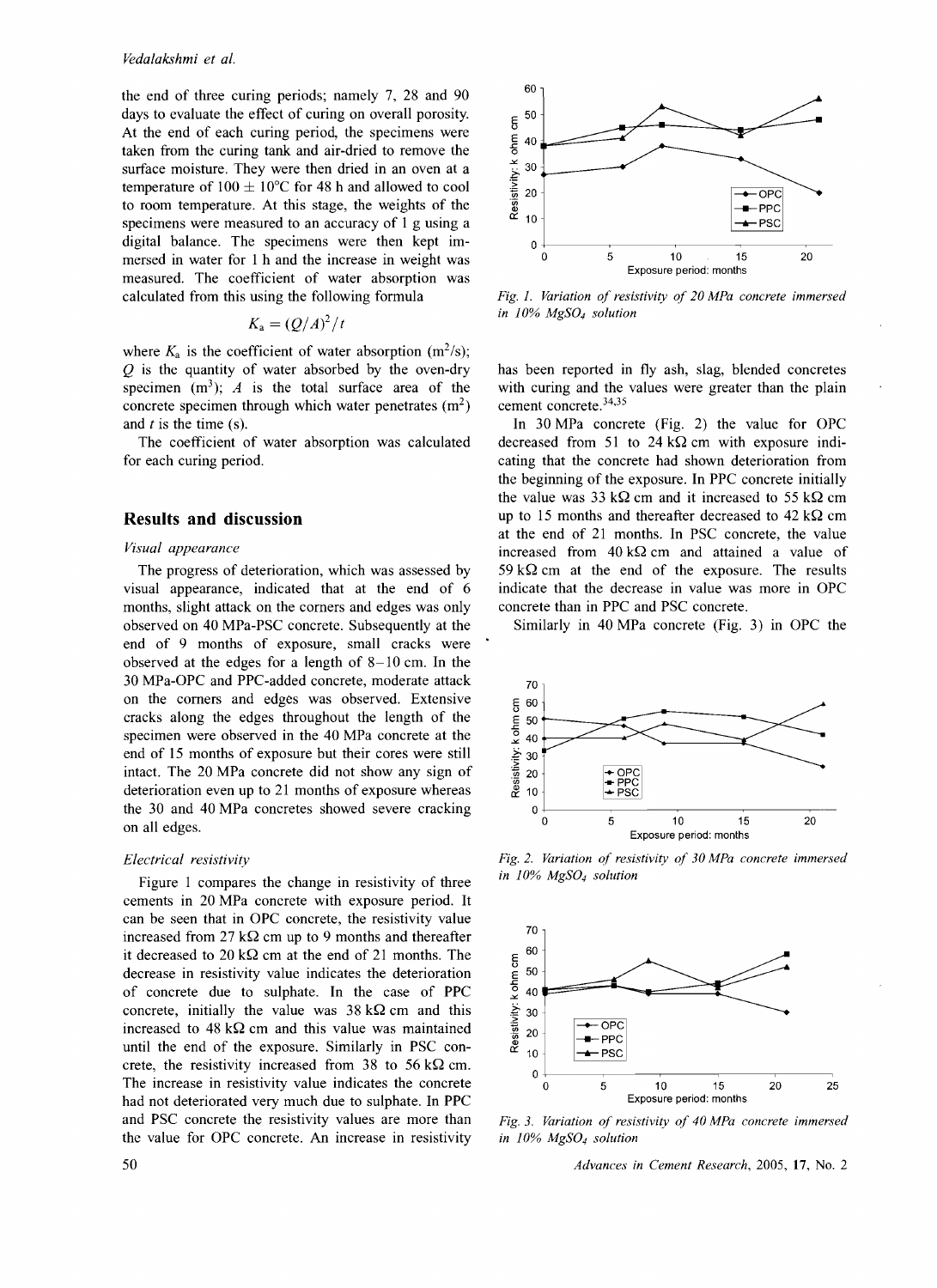value was reduced to 30 k $\Omega$  cm from an initial value of  $43 \text{ k}\Omega$  cm whereas in the case of PPC and PSC concrete the value increased to 58 k $\Omega$  cm at the end of the exposure having increased from an initial value of 40 kQ cm.

From the above discussion it can be inferred that the decrease in resistivity value indicates the process of deterioration in concrete and this was only observed in OPC concrete. It can also be seen that the deterioration started earlier in the 30 and 40 MPa concrete than in the 20 MPa concrete.

#### *Compressive strength*

Table 3 compares the variation of compressive strength of 20, 30 and 40 MPa concrete in water and 10% MgS04 with exposure period. The percentage increase/decrease in compressive strength in the sulphate solution was calculated relatively by comparing with the strength in water.

In 20 MPa concrete, it can be seen that up to 15 with the strength in water.<br>  $\int$  In 20 MPa concrete, it can be seen that up to 15<br>
months all the three cements show a greater increase in<br>
compressive strength in these immersed in substate compressive strength in those immersed in sulphate solution than in water. The initial increase in compressive strength was mainly contributed by the densification of the pore structure by the precipitation of hydrated cement products as well as expansive products such as gypsum and ettringite within the voids and micropores. Hekal *et al.* have also reported a similar observatioQ. in cement pastes due to magnesium sulphate. $36$  At the end of 21 months, OPC cement showed an 8% reduction in compressive strength whereas PPC and PSC cement showed increases in compressive strength of 13 and 6%, respectively. This indicates that after 15 months, sulphate attack had become more dominant, leading to the formation of micro-cracks and this decreased the strength in the OPC concrete. In the case of blended cement concrete, sulphate attack was not initiated because of the reduced diffusion of sulphate ions. The increase in resistivity value in PPC and PSC concrete also confirms this.

In 30 MPa concrete, OPC cement showed 11·32% reduction in compressive strength in specimens immersed in sulphate solution compared with water at the end of 6 months and deteriorated further before improving to finally show a reduction of 11·32% at the end of 21 months. In PPC cement an increase in strength was observed up to 6 months followed by a reduction to a value of II·76% at the end of 21 months. PSC cement showed an increase in compressive strength up to the end of the exposure. It is well known that all the deterioration phenomena are directly related to the permeability of concrete, which is inversely proportional to the w/c ratio. However, the results indicate that reducing the w/c ratio tends to aggravate the sulphate attack. That is, if the w/c ratio reduces from  $0.67$  to  $0.54$  the percentage reduction of compressive strength increases from 8·11 to 17·8%. The inferior performance of low w/c ratio concrete is mainly

| Strength of | Type of                       |                 |                        |                                                                          |              |                        | Compressive strength: MPa |       |                         |                                                                            |              |                         |                          |
|-------------|-------------------------------|-----------------|------------------------|--------------------------------------------------------------------------|--------------|------------------------|---------------------------|-------|-------------------------|----------------------------------------------------------------------------|--------------|-------------------------|--------------------------|
| concrete    | cement                        |                 | At the end of 6 months |                                                                          |              | At the end of 9 months |                           |       | At the end of 15 months |                                                                            |              | At the end of 21 months |                          |
|             |                               | Water           | 10% MgSO <sub>4</sub>  | strength: %<br>Relative                                                  | Water        | 10% MgSO <sub>4</sub>  | strength: %<br>Relative   | Water | 10% MgSO <sub>4</sub>   | strength: %<br>Relative                                                    | <b>Water</b> | 10% MgSO <sub>4</sub>   | strength: %<br>Relative  |
| 20 MPa      |                               | 36              | 38                     | $(+)$ 5.60                                                               |              |                        | $(+) 18.35$               |       |                         | $(+) 16.22$                                                                |              | र्ज                     | $(-)$ 8:11               |
|             | <b>PERSERBER</b><br>BERSERBER | 34              |                        |                                                                          |              | 39<br>38               | $(+) 15.00$               | 38    |                         | $(+)$ 7.90                                                                 | 38           | $\ddot{ }$              | $(+)$ 13.16              |
|             |                               | 28              | 34                     |                                                                          | ຂ            | 53                     | $(+) 10.00$               | 53    |                         | $(-) 6.06$                                                                 | 33           | 35                      | $(+) 6.06$               |
| 30 MPa      |                               | 53              | 47                     | (+) 8.80<br>(+) 21.43<br>(-) 11.32<br>(+) 2.00<br>(+) 38.71<br>(-) 19.40 | 24           | 46                     | $(-) 14.40$               | S     | 25                      |                                                                            |              |                         | $(-) 11.32$<br>(-) 11.76 |
|             |                               | $5\overline{5}$ | 52                     |                                                                          | $50\,$       |                        | $(-) 2.00$                | 51    | 48                      | $\begin{array}{c} (-) 1.96 \\ \textcolor{blue}{\bigcirc} 2.13 \end{array}$ |              | 45                      |                          |
|             |                               |                 |                        |                                                                          | 38           | 9.58                   | $(+) 39.00$               | 45    | $50\,$                  | $(+)$ 11.11                                                                | 45           |                         | $(+) 4.44$               |
| 40 MPa      |                               |                 | 58                     |                                                                          | $\mathbb{Z}$ |                        | $(-) 6.00$                | 73    | $\Im$                   | $(-)$ 5.48                                                                 | 52           | $\mathcal{C}$           | $(-) 13.70$              |
|             |                               | 72<br>65        | 8                      | $(-) 7.70$                                                               | 5            | 59                     | $(-) 12.00$               | 67    | ್                       | $(-) 8.96$                                                                 | 67           | 59                      | $(-) 11.94$              |
|             |                               | 48              |                        | $(-) 14.58$                                                              | 24           |                        | $(-) 24.00$               | 56    | $\frac{4}{4}$           | $(-) 21.43$                                                                | 8            | 57                      | $(+)$ (+)                |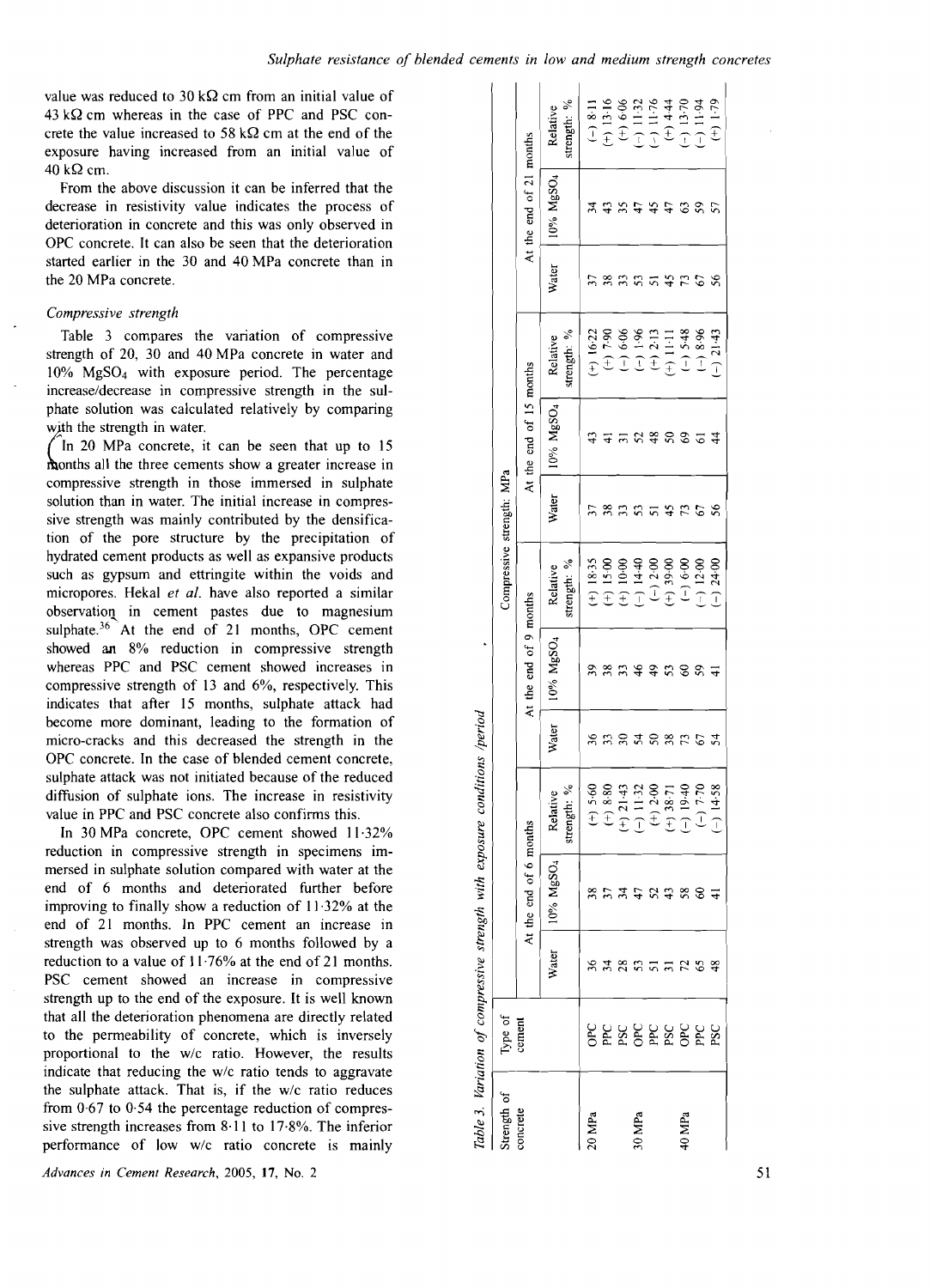attributed to the dense micro-structure, which could not accommodate the formation of expansive reaction products such as gypsum and ettringite as the concrete has a high w/c ratio and this causes cracks at a very early stage. Similar results indicating the poor performance of low w/c ratio concrete in magnesium sulphate have been reported in the literature.  $11,37-41$  The trend observed in compressive strength was also confirmed by a decrease in resistivity values obtained in the resistivity measurements. However, the results of longterm exposure of low and high w/c ratio concretes in MgS04 solution can only reveal the ultimate behaviour.

Similarly in 40 MPa concrete, which has a lower w/c ratio (0-42) than the other two concretes, all the cements showed a reduction of compressive strength from 6 months onward. When compared with OPC cement, PPC and PSC cement showed greater deterioration at the end of 9 and 15 months. The reduction in compressive strength was greater in PSC than PPC. This was not observed in the 20 and 30 MPa concrete. In the literature it is reported that this was not observed when concrete was subjected to sodium sulphate attack.<sup>42</sup> However, Stark<sup>43</sup> reported little or no improvement or lesser durability of fly ash-added concrete at higher cement content when concrete was exposed to sodium sulphate-contaminated soil. Rasheeduzzaffar<sup>13</sup> also reported that under magnesium sulphate attack silica fume and slag-added concrete showed inferior performance in terms of strength reduction in comparison with plain cement. However, in the resistivity measurements the value increased in PPC and PSC concrete, which indicates that the deterioration was only on the top surface and progresses with time into the core matrix of the concrete.

From the above discussion it can be inferred that in 30 and 40 MPa concrete, which have a greater cement content and low w/c ratio. the pozzolanic and dilution effect of blended cements are not very significant and for this reason they behaved in a similar manner to OPC cement. Vedalakshmi et al.<sup>44</sup> reported that in comparison with 20 MPa concrete, the higher cement content and low w/c ratio, which densifies the pore structure in 30 and 40 MPa concretes, might also be restricting the pozzolanic reaction.

### *Thermal analysis*

*After* 9 *months of exposure.* The formation of expansive products such as ettringite and gypsum was identified by DTA curves at the end of 9 and 15 months. Figs 4-6 compare DTA curves of three cements after 9 months of exposure for 20, 30 and 40 MPa concrete, respectively. The DTA plots show endothermic peaks at 80-100°C and II0-130°C which denotes the dehydration of ettringite and gypsum respectively.<sup>4,45-47</sup> An endothermic peak around  $460^{\circ}$ C indicates the dehydration of  $Ca(OH)_2$ .

From Fig. 4, it can be observed that in 20 MPa concrete, OPC cement only shows an ettringite peak



*Fig.* 4. *DTA curves of three cements in 20 MPa concrete*  after 9 months of exposure in 10% MgSO<sub>4</sub> solution



*Fig.* 5. *DTA curves of three cements in 30 MPa concrete after* 9 *months of exposure in 10% MgS04 solution* 



*Fig.* 6. *DTA curves of three cements in 40 MPa concrete after* 9 *months of exposure in 10% MgS04 solution* 

whereas PPC and PSC cements show both ettringite and gypsum peaks. In OPC, which has a higher  $C_3A$ content, all the gypsum formed is converted into ettringite and this is denoted by the high intensity of the peak. In the case of blended cements the intensity of the ettringite peak is weak in comparison with OPC concrete because of reduction of  $C_3A$  content (dilution effect), but the gypsum peak is strong.

In 30 MPa concrete (Fig. 5) only an ettringite peak is observed for all the cements. In this concrete, the cement content was greater and hence the available  $C_3$ A content was also greater. Thus, the expansive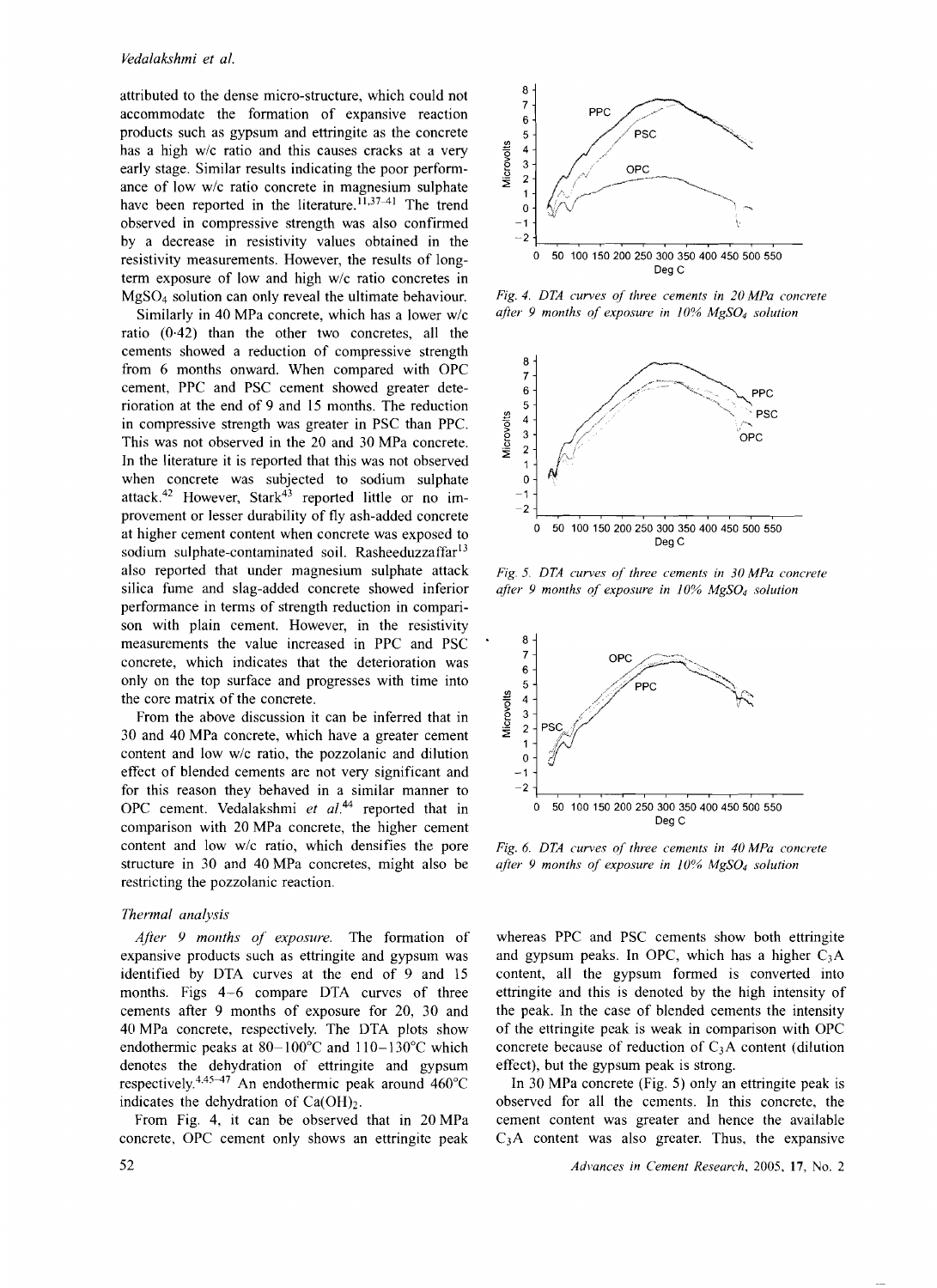product was only ettringite. In the 40 MPa concrete (Fig. 6), the intensity of the ettringite peak was greater in PPC than OPC. In PSC both ettringite and gypsum peaks were present. The intensity of both peaks was less in the 30 and 40 MPa concretes than in 20 MPa concrete indicating that the formation of gypsum and ettringite was less in these concretes. Although these products could not be accommodated in the dense pore structure they lead to more micro-cracks. This causes a greater reduction in compressive strength in 30 and 40 MPa concrete than in 20 MPa concrete.

*After* 15 *months of exposure.* Figs 7-9 shows the DTA curves of the three cements at the end of 15 months of exposure for the 20, 30 and 40 MPa concretes, respectively. Fig. 7 shows that only a gypsum peak was observed in all three cements for the 20 MPa concrete. The intensity of the peak is greater in comparison with that observed at the end of 9 months of exposure. This indicates that all the  $C_3A$ phases reacted and gypsum formation was the only expansive product, and this densifies the pore structure and causes an increase in compressive strength. In OPC concrete there was no endothermic peak at 462°C, which indicates that, with exposure, all the  $Ca(OH)_2$ that was formed reacted with the sulphate ions.

In the case of 30 and 40 MPa concrete (Figs 8 and 9)



*Fig.* 7. *DTA curves of three cements in 20 MPa concrete after* /5 *months of exposure in* /0% *MgS04 solution* 



*Fig.* 8. *DTA curves of three cements in 30 MPa concrete after* /5 *months of exposure in 10% MgS04 solution* 



*Fig.* 9. *DTA curves of three cements in 40 MPa concrete after* 15 *months of exposure in 10% MgS04 solution* 

both ettringite and gypsum peaks were observed. As there was a higher cement content in these concretes, the  $C_3$ A content was greater and this caused the formation of both expansive products. These could not be accommodated in the dense pore structure and caused a greater reduction in compressive strength. It has been reported in the literature<sup>36,43</sup> that in blended cements, due to the absence of calcium hydroxide, which is consumed by the pozzolanic reaction, magnesium ions reacted directly with the C-S-H leading to the formation of M-S-H and this contributed to the aggravated deterioration. However, in the present study the expansive products were only ettringite and gypsum and this was confirmed by DTA analysis. Hence the mechanism of attack by magnesium sulphate ions is similar to that of sodium sulphate ions in both the blended and plain cements. The inferior performance of blended cements is mainly because they have a denser pore structure than OPC cement. The curves also reveal that as the exposure period increases, the intensity of the gypsum becomes more than ettringite and this indicates that, with prolonged exposure, gypsum formation will be the only expansive reaction.

From the above discussion it can be inferred that the reduction of compressive strength in low w/c ratio concrete is more than in high w/c ratio concrete and this is mainly because of its dense pore structure.

#### *Water permeability studies*

The coefficients of water absorption in 20, 30 and 40 MPa concretes are given in Table 4. In general, the PPC and PSC concretes had lower coefficients of water absorption than OPC concrete, and the coefficient also decreased with increasing strength of the concrete. Thus in all the curing periods, the coefficient of water absorption in blended cement concrete was less than in OPC concrete. Hence the reduced permeability of PPC and PSC concrete was mainly due to densification of pore structure by the formation of additional calcium hydrates.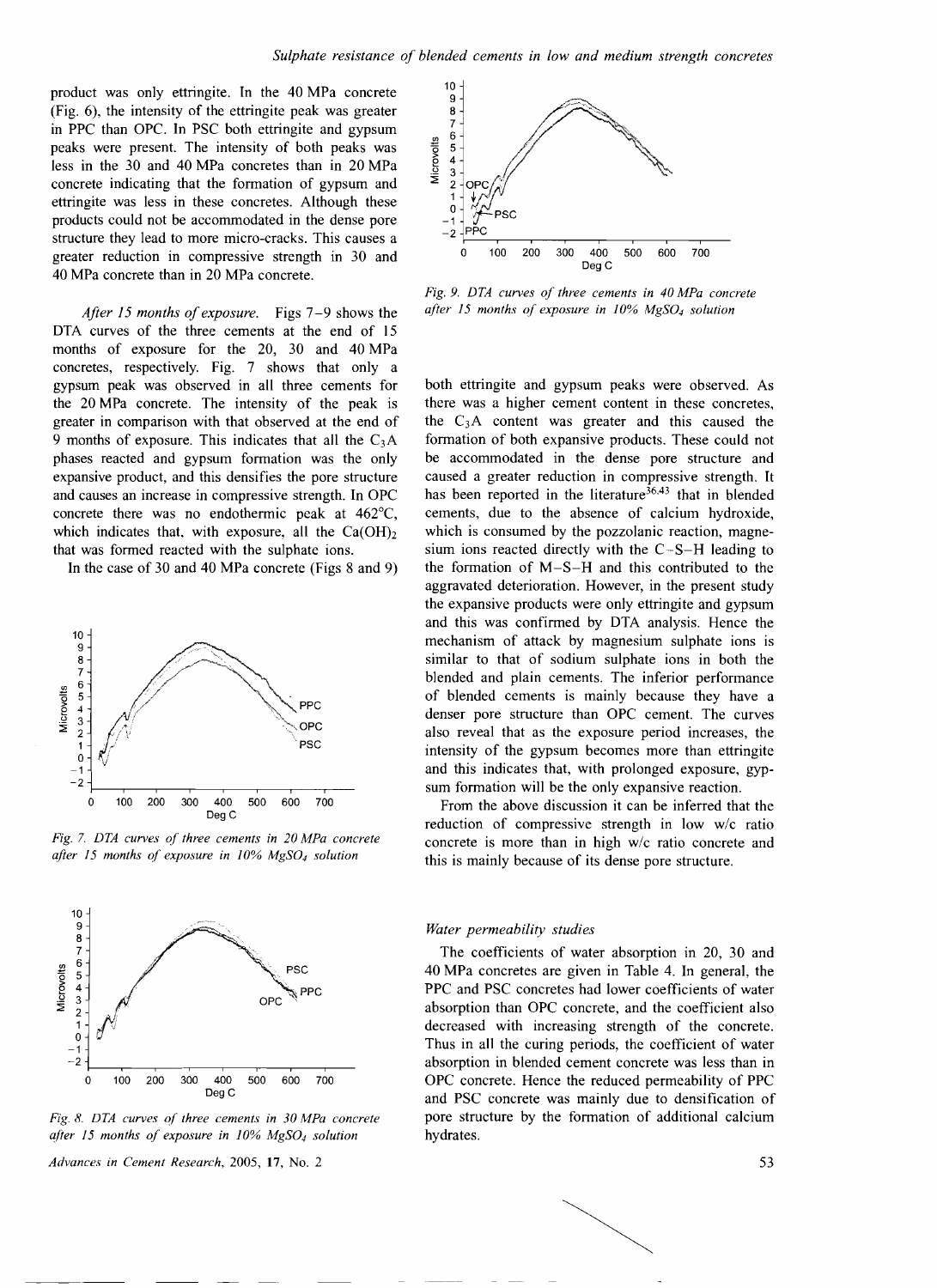| Type of<br>cement | Period of<br>curing | Coefficient of water absorption: $m^2/s$<br>$(\times 10^{-10})$ |           |                       |
|-------------------|---------------------|-----------------------------------------------------------------|-----------|-----------------------|
|                   |                     | M <sub>20</sub> grade                                           | M30 grade | M <sub>40</sub> grade |
| <b>OPC</b>        | 7                   | 16.6                                                            | 9.17      | 6.76                  |
| <b>PPC</b>        | 7                   | 9.86                                                            | 5.64      | 4.46                  |
| <b>PSC</b>        | 7                   | 8.27                                                            | 4.88      | 5.71                  |
| OPC               | 28                  | $15-1$                                                          | 7.81      | $8-43$                |
| <b>PPC</b>        | 28                  | $7-71$                                                          | 5.0       | 4.46                  |
| <b>PSC</b>        | 28                  | 5.80                                                            | 5.32      | 5.06                  |
| <b>OPC</b>        | 90                  | 7.64                                                            | 6.68      | 1.72                  |
| <b>PPC</b>        | 90                  | 4.94                                                            | 5.13      | 2.24                  |
| PSC               | 90                  | 3.32                                                            | $4-40$    | 1.93                  |

*Table* 4. *Comparison of coefficient of water absorption* 

# **Conclusions**

- $(a)$  The decrease in resistivity value indicates the deterioration of concrete due to sulphate attack. The measurements were very well correlated with the compressive strength measurements and so this could be used in the field as a non-destructive method to measure the deterioration of structural components.
- (b) In low-strength concrete (high  $w/c$  ratio), which accommodates gypsum formation in its pore structure, this densifies and causes an increase in compressive strength with exposure period. In this concrete, blended cements show more resistance than OPC cement because of the pozzolanic and dilution effect.
- (c) In medium-strength concretes (low *wi*c ratio) which, because of their dense pore structure, could not accommodate the ettringite and gypsum formation this leads to micro-cracks. This causes a decrease in compressive strength with exposure period. In these concretes the pozzolanic and dilution effect of blended cements were not very significant and so they did not show any greater increase in resistance than OPC cement.
- $(d)$  DTA analysis confirms that in low-strength concrete, which has low cement content (low  $C_3A$  content), the expansive product is initially ettringite and gypsum and later it is only gypsum.
- $(e)$  The coefficient of water absorption is less in blended cement concrete than in OPC concrete and is reduced further with increasing curing period and strength of concrete.

# **References**

- I. LAWRENCE C. D. Sulphate attack on concrete. *Magazine of Concrete Research,* 1990, 42, No. 153, 249-264.
- 2. MANGAT P. S. and KHATIB J. M. Influence of fly ash, silica fume and slag on sulphate resistance of concrete. *ACI Materials Journal*, 1995, 92, No. 5, 542-552.
- 3. MARCHAND J., SAMSON E., MALTIS Y. and BEAUDOIN J. J. Theoretical analysis of the effect of weak sodium sulphate solutions on the durability of concrete. *Cement and Concrete Composites.* 2002, 24, 317-329.
- 4. WEE T. H., SURYAVANSHI A. K., WANG S. E and ANISUR RAHMAN A. K. M. Sulphate resistance of concrete containing mineral admixtures. *ACI Materials Journal,* 2000, 97, No.5, 536-549.
- 5. Ru M. D., MIAO C. and LIU 1. Properties of concrete subjected to freezing and thawing under sulphate attack, *The Indian Concrete Journal, 2001, 75, No. 7, 451-454.*
- 6, IRASSER E. E, DID MAIO A. and BATIO O. R. Sulphate attack on concrete with mineral admixtures. *Cement and Concrete Research,* 1996,26, No. I, 113-123.
- 7. AL-AMOUDI, O. S. B., RASHEEDUZZAFAR, MASLEHUDDIN M. and ABDULJAWAD S, N. Influence of chloride ions on sulphate deterioration in plain and blended cements, *Magazine of Concrete Research,* 1994,46, No. 167,113-123.
- BROWN P. W. An evaluation of the sulphate resistance of cements in controlled environment, *Cement and Concrete Research,* 1981, **11,** No. 11,719-727,
- 9. TIKALSKY P. J. and CARROSQUILLO R. L. Influence of fly ash on the sulphate resistance of concrete, *ACI Materials Journal,*  1992, 89, No.2, 69-75.
- 10. MATHEWS M. S., SOMAYAJI S. and AMBEDKAR G. S. B. Effects of fly ash on strength an durability of hydraulic structures with various grades of cement and concrete. *Proceedings of the 7th CANMETIACI International Conference of Fly Ash, Silica Fume, Slag and Natural Pozzolans in Concrete,* SP-199, ACI, Detroit, Vol. 1,2001, pp. 127-146.
- 11. AL-AMOUDI O. S. B. Performance of fifteen reinforced *struction of Building Materials,*  1999, 9, No.1, 25-33. concretes in magnesium-sodium sulphate environments. *Con-*
- 12, MEHTA, P. K., PAULO, J. M. and MONTERIO. Concrete Micro *Structure. Properties and Materials.*  Indian Concrete Institute, Chennai, 1999, pp. 146-154.
- 13. RASHEEDUZZAFAR, AL-AMOUDI O. S. B., ABDULJAWAD S. N. and MASLEHUDDlN M. Magnesium-sodium sulphate attack in plain and blended cements, *ASCE Journal of Materials in Civil Engineering,* 1994, 6, No, 2, 201-222.
- 14. LEA, E M, *The Chemistry of Cement and Concrete.* Edward Arnold, London, 4th edn., 1974, pp. 347-348.
	- 15. BROWN P. W. and DOERR A. Chemical changes in concrete due to the ingress of aggressive species, *Cement and Concrete Research,* 2000, 30, No.3, 411-418.
	- 16. GONZALEZ M. A. and IRASSAR E. F. Ettringite formation in low C3A Portland cement exposed to sodium sulphate solution. *Cement and Concrete Research,* 1997,27, No.7, 1061-1072.
	- 17. IRASSAR E. F., BONAVETTI V. L. and GONZALEZ M. Microstructural study of sulphate attack on ordinary and lime-stone *crete Research,*  2003, 33, No. I, 31-41. Portland cements at ambient temperatures. *Cement and Con-*
	- 18. SORRENTINO D., LACROIX M., GINES S. and CHABANIS F. Behaviour of a wide series of mortar bars (20 to 120 MPa) stored in MgS04 or in sea water solution. In: *Cormsion of Cement Paste* (Kurdowski W. (ed.)), Polish Ceramic Society, Warsaw, 1994, pp. 13-32.
	- 19. BUREAU OF INDIAN STANDARDS. *Specification for* 43 *Grade Ordinary Portland Cement.* BIS, New Delhi, 1989, BlS 8112:1989.
	- 20. BUREAU OF INDIAN STANDARDS. *Specification for Portland Pozzolana Cement (Fly ash based).* BIS, New Delhi, 1991, BIS 1489 (Part 1):1991
	- 21. BUREAU OF INDIAN STANDARDS. *Specification for Portland Slag Cement.* BIS, NewDelhi, 1989, BlS 455: 1989.
	- 22. ACI COMMITTEE 211·1. Standard Practice for Selecting Proportions for Normal, Heavy Weight and Mass Concrete. ACI, Detroit, 1991.
	- 23. CASTELLOTE M., ANDRADE C. and ALONSO M. C. Standardization, to a reference of 25°C, of electrical resistivity for mortars and concretes in saturated or isolated conditions. *ACI Materials Journal*, 2002, 99, No. 2, 119-128.
	- 24. WHITINGTON H. W. The conduction of electricity through